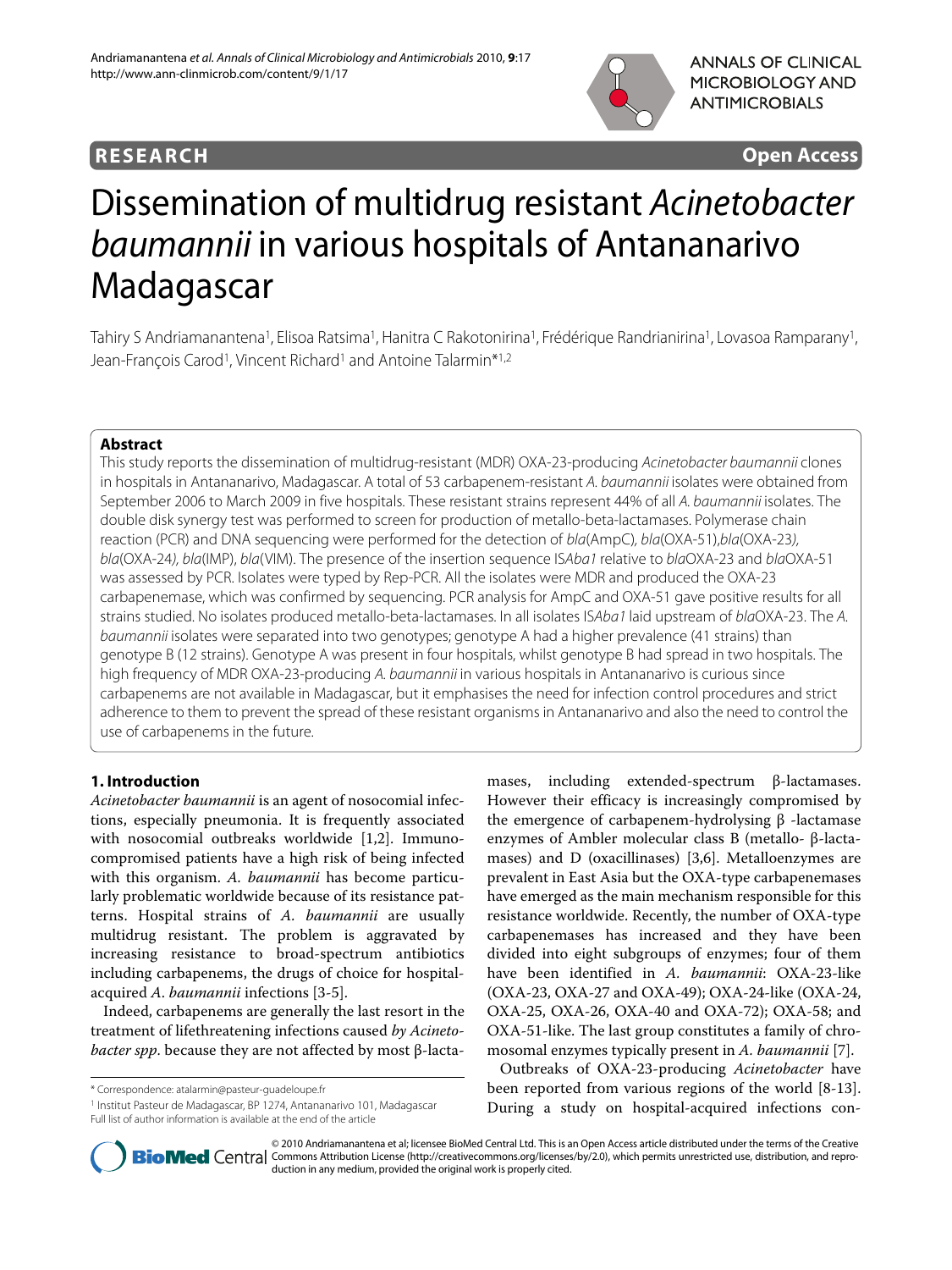ducted in various surgical units located in two hospitals of Antananarivo, the capital city of Madagascar, *A. baumannii* represented 9.4% of all pathogens isolated. Among them, 44% were resistant to imipenem although carbapenems are not available in Madagascar [\[14](#page-4-8)]. We determined the resistance mechanisms of *A. baumannii* to imipenem in Antananarivo and attempted to explain the dissemination of these strains.

## **2. Material and methods**

## **2.1. Bacterial isolates**

From September 2006 to March 2009, 53 non repetitive clinical isolates of imipenem non-susceptible *A. baumannii*, based on the results of disk diffusion tests, were collected from 53 patients from four hospitals (three public and one private) in Antananarivo, Madagascar. Bacterial isolates were obtained from skin wounds (54.6%), urine (18.9%), respiratory tract secretions (15.1%), blood (5.7%) and other sites (5.7%). Most of the isolates were obtained from patients admitted to the Soavinandriana (HOMI) (45.3%) or Ravoangy Andrianavaolona (HJRA) (39.6%) hospitals. Five control strains obtained at the same time from other patients at two of the hospitals studied and susceptible to carbapenems, with minimum inhibitory concentrations (MICs) of 0.5-2 μg/ml for imipenem were used.

Isolates were identified by conventional techniques. They were kept frozen at -20°C in skimmed milk until further testing.

#### **2.2. Antimicrobial susceptibility testing**

The disk diffusion method was used to assess susceptibility to the following antimicrobial agents: amikacin; tobramicin; gentamycin; ticarcillin/clavulanic acid; piperacillin/tazobactam; ceftazidime; ampicillin/sulbactam; ciprofloxacin; sulfamethoxazole/trimethoprim, imipenem and colistin. MIC values of imipenem were determined using agar plate dilution. Two-fold serial dilutions of imipenem were added to molten Mueller-Hinton agar base (Oxoid) at a temperature of 45°C. The resulting plates were seeded with  $10<sup>4</sup>$  cfu/spot of bacteria by means of a multipoint inoculator and incubated at 37°C for 24 h. *Escherichia coli* ATCC 25922 and *Pseudomonas aeruginosa* ATCC 27853 were used as controls and included in each run. The imipenem concentration range was from 0.5 to 512 μg/ml. MIC values of meropenem were determined by Etest (BioMérieux, Marcy l'Etoile, France) according to the manufacturer's instructions. The meropenem concentration range from 0.02 to 32 μg/ml. Antimicrobial susceptibility was scored using breakpoint criteria shown in table [1](#page-2-0) as defined by the Antibiogram Committee of the French Microbiology Society (CASFM) [[15\]](#page-4-9), except for ampicilin/sulbactam for which we used

the criteria of the Clinical and Laboratory Standards Institute [[16\]](#page-4-10).

Carbapenem-resistant *A. baumannii* (CRAB) isolates were screened by the modified Hodge test, to evaluate the inactivation of imipenem by carbapenemases, [\[17](#page-4-11)].

All strains were tested for the presence of metalloenzymes using the imipenem-EDTA double-disk synergy test [[17\]](#page-4-11).

#### **2.3. PCR amplification and sequencing**

DNA was extracted from the isolates by boiling five colonies in 250 μl of sterile ultrapure water for 10 minutes, followed by cooling in ice for 10 minutes and centrifugation for 1 min at 14,000 rpm. Supernatants were conserved at -20°C until amplification. Genes coding for class B and D carbapenemases were sought by PCR using Taq polymerase with specific primers. Attempts were made to detect and map the presence of IS*Aba1* relative to *bla*OXA-23 and *bla*OXA-51 using the primer pairs IS*Aba1*F/OXA-23-seqR (expected size 1456 bp) and IS*Aba1*F/OXA-51-R (expected size 1223 bp), respectively. All primers used are listed in table 2.

The amplified products were observed after electrophoresis on a 1% agarose gel with ethidium bromide staining; purified, amplified products were then sequenced with the dye termination cycle sequencing technique (Genome Express Company, Meylan, France). Searches and alignments for the nucleotide sequences were performed with the BLAST program [http://](http://www.ncbi.nlm.nih.gov/BLAST) [www.ncbi.nlm.nih.gov/BLAST](http://www.ncbi.nlm.nih.gov/BLAST).

### **2.4. REP-PCR**

REP-PCR, which uses consensus primers for the REP sequences found in many bacterial chromosomes, was used in the genotyping of *A. baumannii* clones [\[23](#page-4-12)[,24](#page-5-0)]. This highly conserved REP sequence is approximately 35 nucleotides long, includes an inverted repeat, and can occur in the genome singly or as multiple adjacent copies. The primer pair REP 1 (5'-IIIGCGCCGICATCAGGC-3') and REP 2 (5'-ACGTCTTATCAGGCCTAC-3') was used to amplify putative REP-like elements in the bacterial DNA. Amplification PCRs were performed as described previously [[23,](#page-4-12)[24\]](#page-5-0). A negative control to detect reagent contamination was included in each PCR, containing all components except the DNA extract, which was replaced by 5 μl of sterile distilled H<sub>2</sub>O. Aliquots (12 μl) of each sample were subjected to electrophoresis in a 1.5% agarose gel. Amplified products were detected by staining with ethidium bromide and photographed with Polaroid type 665 film.

To group isolates for photographic documentation, the REP-PCR fingerprints of strains were exposed to UV light, photographed, and compared by visual inspection.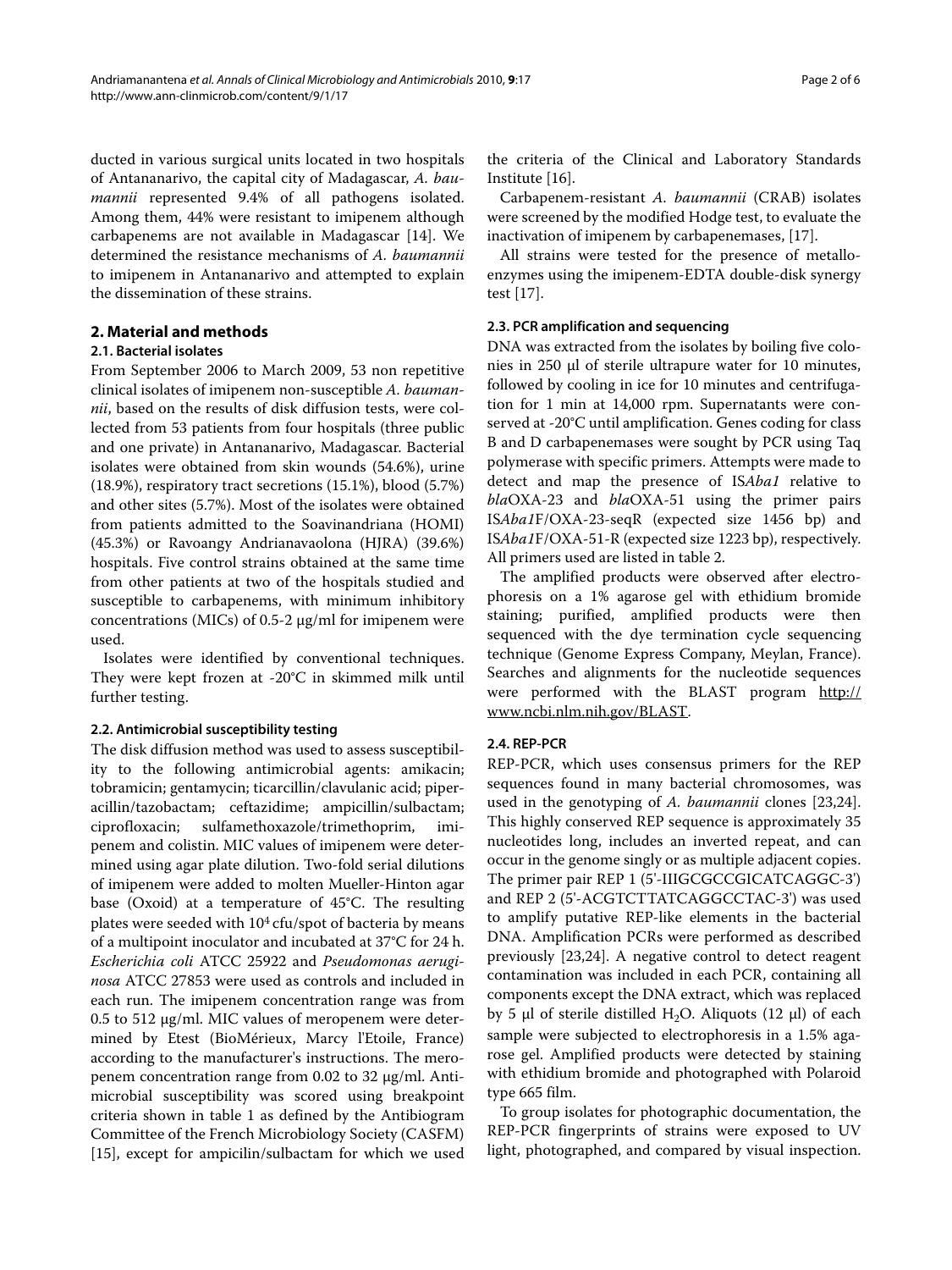| Antimicrobial                     | <b>Disk Diffusion</b> |                      |              |                                                |              |                                 |        |           |
|-----------------------------------|-----------------------|----------------------|--------------|------------------------------------------------|--------------|---------------------------------|--------|-----------|
|                                   | <b>Disc content</b>   | Zone diameters* (mm) |              | <b>Equivalent MICs</b><br>breakpoints * (mg/l) |              | Results of disk diffusion n (%) |        |           |
|                                   |                       | S                    | $\mathsf{R}$ | S                                              | $\mathsf{R}$ | S                               |        | R         |
| Amikacin                          | $30 \mu g$            | $\geq$ 17            | <15          | $\leq 8$                                       | $>16$        | 25(47,2)                        | 1(1,9) | 27(50,9)  |
| Tobramycin                        | $10 \mu g$            | $\geq 16$            | $<$ 16       | $\leq 4$                                       | >4           | 36(67,9)                        | 0      | 17(32,1)  |
| Gentamycin                        | $15 \mu g$            | $\geq 16$            | $<$ 16       | $\leq 4$                                       | >4           | 1(1,9)                          | 0      | 52 (98,1) |
| Ampicillin/Sulbactam‡             | $10 \mu q/10 \mu q$   | $\geq 15$            | $\leq 11$    | $\leq 8/4$                                     | $\geq$ 32/16 | 42 (79.2)                       | 0      | 11(20.8)  |
| Ticarcillin/clavulanic acid       | 75/10 µg              | $\geq$ 22            | < 18         | $≤16/2$                                        | >64/2        | 1(1,9)                          | 0      | 52 (98,1) |
| Piperacilin-Tazobactam            | 75/10 µg              | $\geq$ 19            | < 14         | $≤16/4$                                        | >64/4        | 0                               | 1(1,9) | 52 (98,1) |
| Ceftazidime                       | $30 \mu g$            | $\geq$ 21            | < 19         | $\leq 4$                                       | >8           | 3(5,7)                          | 0      | 50 (94,3) |
| Ciprofloxacin                     | $5 \mu g$             | $\geq$ 22            | < 19         | $\leq$ 1                                       | >2           | 1(1,9)                          | 0      | 52 (98,1) |
| Sulfamethoxazole/<br>trimethoprim | 23.75/1.25 µg         | $\geq 16$            | < 13         | $≤38/2$                                        | >76/4        | 0                               | 0      | 53 (100)  |
| Imipenem                          | $10 \mu g$            | $\geq$ 24            | <17          | $\leq$ 2                                       | >8           | 0                               | 4(7.5) | 49 (92.5) |
| Colistin                          | $50 \mu g$            | $\geq$ 15            | < 15         | $\leq$ 2                                       | >2           | 53 (100)                        | 0      | 0         |
|                                   | <b>MICs</b>           |                      |              | S                                              | $\mathsf{R}$ | MIC50 (mg/l) MIC 90 (mg/l)      |        |           |
| Imipenem                          |                       |                      |              | $\leq$ 2                                       | >8           | 32                              |        | 32        |
| Meropenem                         |                       |                      |              | $\leq$ 2                                       | >8           | $\geq$ 32                       |        | $\geq$ 32 |

## <span id="page-2-0"></span>**Table 1: Susceptibility pattern of 53 imipenem-non-susceptible Acinetobacter baumannii strains to 12 antimicrobial agents**

\*: According to the Antibiogram Committee of the French Microbiology Society except for Ampicillin/sulbactam

‡: According to the Clinical and Laboratory Standards Institute

S: susceptible; I: intermediate; R: resistant.

The molecular sizes of fragments generated by electrophoresis were estimated from comparisons with relative molecular mass standards run concurrently. Fingerprints were considered to be highly similar when all visible bands from the two isolates had the same apparent migration distance. Variations in the intensity or shape of bands were not taken into account. The absence of up to two bands from a fingerprint was allowed, when all other visible bands in the fingerprints matched, before isolates were considered to be different by visual inspection [[23,](#page-4-12)[24\]](#page-5-0). Each isolate was run in duplicate. Fingerprint profiles were interpreted with no knowledge of the clinical data.

## **3. Results**

According to the results of the antimicrobial susceptibility testing by disk diffusion for 53 imipenem non-susceptible *A. baumannii* isolates, all isolates were resistant to most of the antimicrobials tested. Apart from colistin to which all isolates were susceptible, the highest rates of susceptibility were observed with ampicillin/sulbactam (79.2%; n = 42), tobramycin (67.9%; n = 36) and amikacin  $(47,2\%; n = 25)$  (Table [1](#page-2-0)). According to the results of MICs, one isolate was intermediate and all isolates were resistant to imipenem and to meropenem. The MIC of imipenem varied slightly; for 13 isolates it was 16 μg/ml, for 39 isolates it was 32 μg/ml whereas for one strain it was 64 μg/ml. All strains had MICs  $\ge$  32 μg/ml to meropenem. No synergy was observed using the imipenem-EDTA double-disk synergy test. Using the modified Hodge test, the presence of carbapenemases was detected in 46 (86,8%) of the CRAB consistent with PCR results. Indeed, using PCR and DNA sequencing of the PCR product, all 53 CRAB isolates showed the presence of *bla*OXA-23 and *bla*OXA-51 but none had *bla*OXA-24 like, *bla*OXA-58, *bla*IMP or *bla*VIM. In susceptible isolates, only *bla*OXA-51 was detected.

IS*Aba1* was detected only upstream of *bla*OXA-23 in all isolates.

Isolates were analysed by REP-PCR to determine the genomic diversity of CRAB. Two genotypes were observed. The five carbapenem-susceptible control isolates belonged to different genotypes from the CRAB (fig-ure [1\)](#page-3-0). Genotype A (77.4% of isolates;  $n = 41$ ) was the most prevalent and was found in four hospitals, whilst genotype B (22.6% of isolates;  $n = 12$ ) had spread in two hospitals.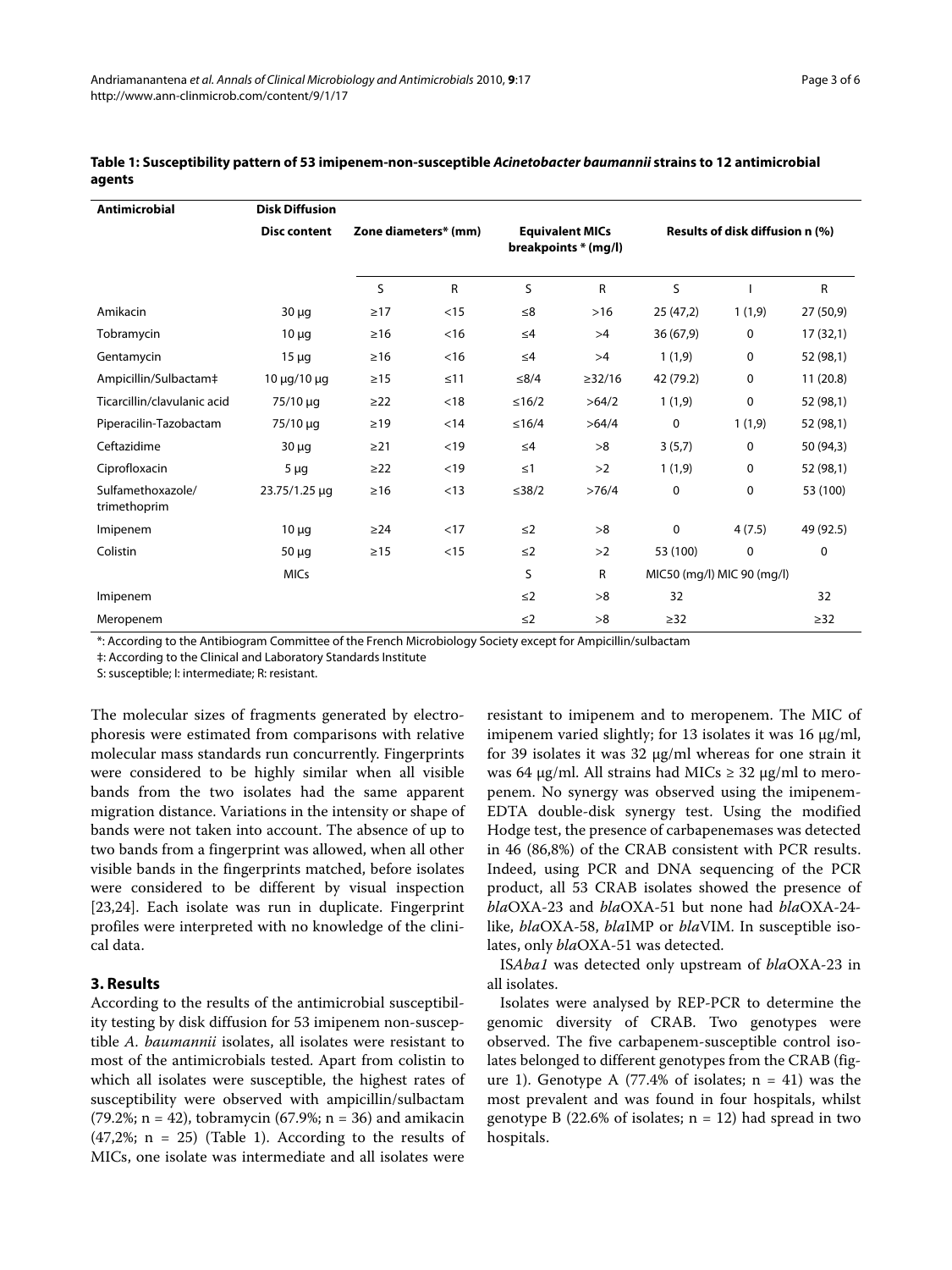| <b>Name</b>        | <b>Sequence</b>                                                  | Use                                  | <b>Experimental conditions</b>                | Ref    |
|--------------------|------------------------------------------------------------------|--------------------------------------|-----------------------------------------------|--------|
| AmpC               | 5'- ACTTACTTCAACTCGCGACG -3'<br>5'- TAAACACCACATATGTTCCG -3'     | bla <sub>a</sub> mpC Amplification   | Classical PCR (annealing<br>temperature 44°C) | $[18]$ |
| <b>OXA-51</b>      | 5'- ATGAACATTAAAGCACTCTTAC -3'<br>5'- CTATAAAATACCTAATTGTTCT-3'  | bla <sub>O</sub> XA-51 Amplification | Classical PCR (annealing<br>temperature 50°C) | $[19]$ |
| $OXA-23$           | 5'- GCAAATAMAGAATATGTSCC -3'<br>5'- CTCMACCCARCCRGTCAACC -3'     | blaOXA-23 Amplification & sequencing | Classical PCR (annealing<br>temperature 58°C) | $[20]$ |
| <b>OXA-24</b>      | 5'- GGTTAGTTGGCCCCCTTAAA -3'<br>5'- AGTTGAGCGAAAAGGGGATT -3'     | bla <sub>O</sub> XA-24 Amplification | Classical PCR (annealing<br>temperature 59°C) | $[21]$ |
| <b>VIM</b>         | 5'- GTTTGGTCGCATATCGCAAC -3'<br>5'- CTACTCAACGACTGAGCGATTTGT -3' | blaVIM Amplification                 | Classical PCR (annealing<br>temperature 60°C) | $[13]$ |
| <b>IMP</b>         | 5'- CTACCGCAGCAGAGTCTTTG -3'<br>5'- AACCAGTTTTGCCTTACCAT -3'     | bla <sub>IMP</sub>                   | Classical PCR (annealing<br>temperature 50°C) | $[13]$ |
| IsAba-1 F/OXA-23 R | 5'- CACGAATGCAGAAGTTG - 3'<br>5'-TTAAATAATATTCAGCTGT - 3'        | Regulation of OXA-23 by IsAba-1      | Classical PCR (annealing<br>temperature 50°C) | $[22]$ |
| <b>REP</b>         | 5'-IIIGCGCCGICATCAGGC-3'<br>5'-ACGTCTTATCAGGCCTAC-3              | <b>REP-PCR Amplification</b>         | Classical PCR (annealing<br>temperature 40°C) | $[23]$ |

**Table 2: Primers used for the detection of carbapenemase genes.**

## **4. Discussion**

Our study revealed that OXA-23 carbapenemase was present in *A. baumannii* isolates in Antananarivo. OXA-23-type carbapenemase-producing *A. baumannii* are becoming increasingly widespread, with reports from Europe [[25](#page-5-1)-[27\]](#page-5-2), South America [[9](#page-4-18)[,13](#page-4-7)[,28](#page-5-3)], or Asia [[29-](#page-5-4)[31](#page-5-5)]. In 2002, 49 strains of imipenem resistant *A. baumannii* producing the carbapenenase OXA-23 were isolated in South Africa [[32\]](#page-5-6). Many strains of OXA-23 producing *A.*

<span id="page-3-0"></span>

**Figure 1 Representative REP-PCR fingerprints of A. baumannii isolates from different human samples, corresponding to the different genotypes**. Lanes 1 and 17, molecular size marker; lanes 2 to 6, genotype A from four hospitals; lanes 7 to 11, genotype B from two hospitals; lanes 12 to 16, five carbapeneme susceptible A. baumanii isolates from Antananarivo.

*baumannii* from the same clone were responsible for an epidemic of nocomial infection from 2005 to 2007 in Tunisia [\[33](#page-5-7)].

As in the present study, such isolates usually exhibit resistance to many antimicrobials, creating a serious problem for choice of therapy. In our study, patients with skin infections caused by carbapenem-resistant *A. baumannii* received local treatments and most survived without sequelae. On the contrary, among patients with urinary, pulmonary or blood stream infections who received only antibiotics ineffective on the *A. baumannii* strains isolated (third generation cephalosporins, ciprofloxacin or amoxicillin-clavulanic acid), the rate of mortality was high. Indeed 2 of 3 patients with bloodstream infection, 4 of 8 patients with pulmonary infection and 2 of 10 patients with urinary infection died.

In this study, the OXA-23-producers originated from two clones. According to Rep-PCR patterns, it appears that OXA-23-producing CRAB belonging to two predominant genotypes spread between public and private hospitals in Antananarivo. Different studies have already shown that clones of CRAB may spread in a town [\[13\]](#page-4-7) or even a country [\[34](#page-5-8)]. The occurrence of common Rep-PCR types in OXA-23-producing *A. baumannii* from various hospitals in Antananarivo suggests that dissemination of isolates contributes to the increase in prevalence of CRAB. Dissemination of CRAB in the community could be favoured by poor health facilities and the transfer of infected or colonised patients from a hospital to another. However, this is rarely the case in Antananarivo. Sharing of common healthcare staff is more likely. Indeed staff from public hospitals also works together in the var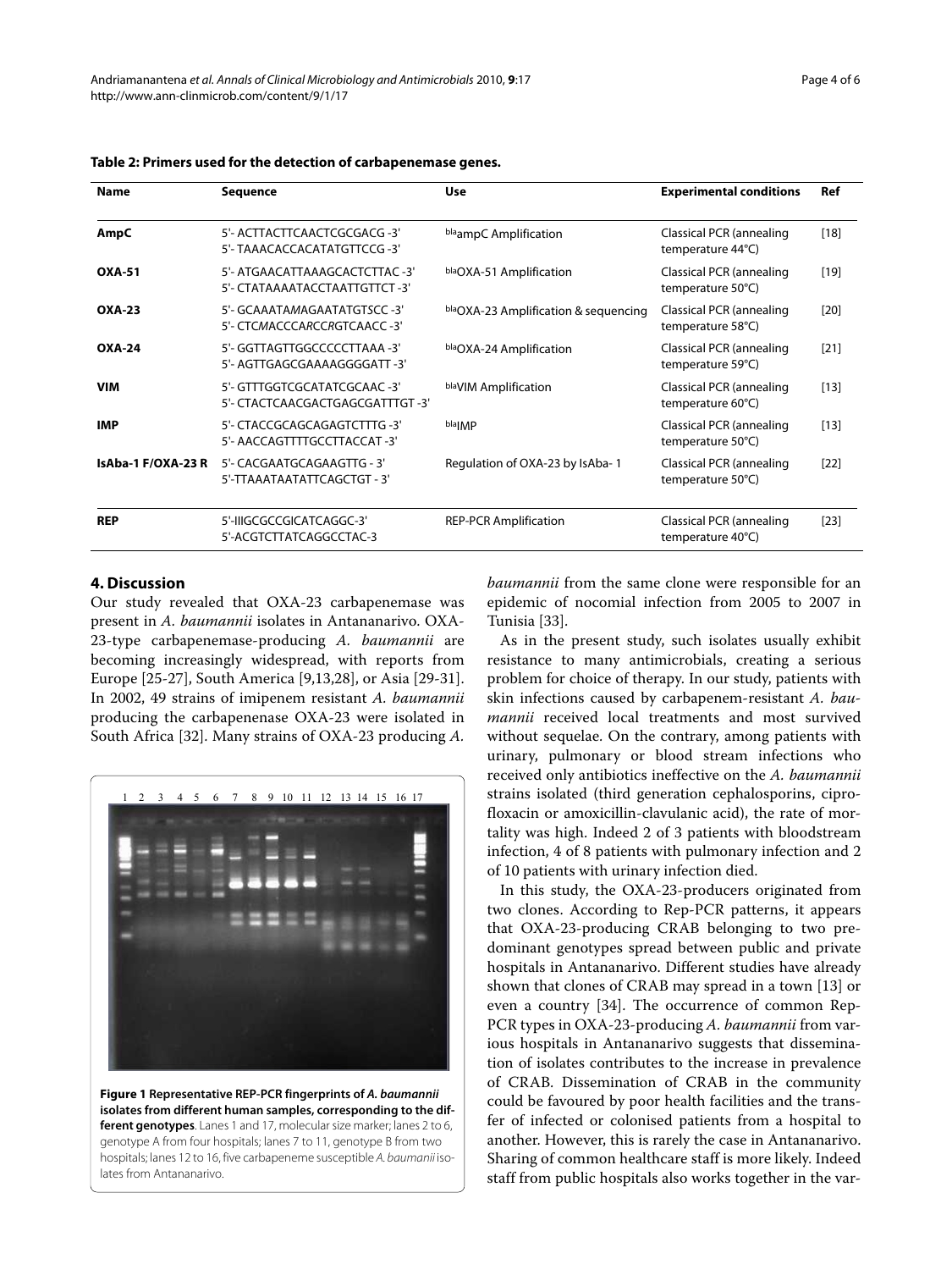ious clinics of Madagascar. This hypothesis has already been evoked to explain the spread of clonal strains between different hospitals [[13](#page-4-7),[35](#page-5-9)]. If poor sanitary conditions probably explain how these CRAB clones can spread, it does not explain how these clones appeared in Antananarivo. One can suppose that resistant clones were introduced by patients treated in a developed country (hospitalization in Reunion Island is rather frequent for Malagasy patients). However, since carbapenem are not available in Madagascar, resistance to these drugs should not confer any advantage to these clones. Therefore the selection of these clones is probably due to their resistance to most drugs used in Madagascar than to resistance to imipenem.

## **Conclusions**

Whatever the reason for this spread, the high level of CRAB in the hospitals of Antananarivo is a cause for concern as carbapenems are not available in Madagascar. Thus, the presence of MDR OXA-23 producing *A. baumannii* genotypes emphasises the need for infection control procedures and strict adherence to them to prevent the spread of these resistant organisms in Antananarivo and also the need to control the use of carbapenems in the future.

## **Ethical approval**

Not required.

#### **Competing interests**

The authors declare that they have no competing interests.

#### **Authors' contributions**

TSA and ER participated in the design of the study, performed the MICs, the genotyping and the characterization of betalactamase, HCR performed the genotyping and the characterization of betalactamase, FR, LR and JFC participated in the collection of the strains and the antimicrobial susceptibility testing, VR participated in the analysis of the results and AT participated in the design of the study and in the analysis of the results. All authors contributed in the writing of the article, read and approved its final version.

#### **Acknowledgements**

The authors thank all hospital participants who collected isolates for the study. This work was supported by a grant from the Institut Pasteur de Madagascar.

#### **Author Details**

1Institut Pasteur de Madagascar, BP 1274, Antananarivo 101, Madagascar and 2Institut Pasteur de Guadeloupe, Morne Jolivière, BP484, 97183 Les Abymes. Guadeloupe, France

#### Received: 1 December 2009 Accepted: 30 June 2010 Published: 30 June 2010

#### **References**

- <span id="page-4-0"></span>Bergogne-Bérézin E, Towner KJ: Acinetobacter spp. as nosocomial pathogens: microbiological, clinical, and epidemiological features**.** Clin Microbiol Rev 1996, 9:148-165.
- <span id="page-4-1"></span>2. Villegas MV, Hartstein AI: Acinetobacter outbreaks, 1977-2000**[.](http://www.ncbi.nlm.nih.gov/entrez/query.fcgi?cmd=Retrieve&db=PubMed&dopt=Abstract&list_uids=12725359)** Infect Control Hosp Epidemiol 2003, 24:284-295.
- <span id="page-4-2"></span>3. Livermore DM: The impact of carbapenemases on antimicrobial development and therapy**.** Curr Opin Investig Drugs 2002, 3:218-224.
- 4. Gaynes R, Edwards JR: National Nosocomial Infections Surveillance System. Overview of nosocomial infections caused by gram-negative bacilli**.** Clin Infect Dis 2005, 41:848-854.
- <span id="page-4-3"></span>5. Abbo A, Navon-Venezia S, Hammer-Muntz O, Krishali T, Siegman-Igra Y, Carmeli Y: Multidrug - resistant Acinetobacter baumannii**.** Emerg Infect Dis 2005, 11:22-29.
- <span id="page-4-4"></span>6. Poirel L, Nordmann P: Acquired carbapenem-hydrolyzing betalactamases and their genetic support**[.](http://www.ncbi.nlm.nih.gov/entrez/query.fcgi?cmd=Retrieve&db=PubMed&dopt=Abstract&list_uids=12022255)** Curr Pharm Biotechnol 2002, 3:117-127.
- <span id="page-4-5"></span>7. Walter-Rasmussen Hoiby N: OXA-type carbapenemases**.** J Antimicrob Chemother 2006, 57:373-383.
- <span id="page-4-6"></span>8. Naas T, Levy M, Hirschauer C, Marchandin H, Nordmann P: Outbreak of carbapenem-resistant Acinetobacter baumannii producing the carbapenemase OXA-23 in a tertiary care hospital of Papeete, French Polynesia**.** J Clin Microbiol 2005, 43:4826-4829.
- <span id="page-4-18"></span>9. Dalla-Costa LM, Coelho JM, Souza HA, Castro ME, Stier CJ, Bragagnolo KL, Rea-Neto A, Penteado-Filho SR, Livermore DM, Woodford N: Outbreak of carbapenem-resistant Acinetobacter baumannii producing the OXA-23 enzyme in Curitiba, Brazil**[.](http://www.ncbi.nlm.nih.gov/entrez/query.fcgi?cmd=Retrieve&db=PubMed&dopt=Abstract&list_uids=12843104)** J Clin Microbiol 2003, 41:3403-3406.
- 10. Jeong SH, Bae IK, Park KO, An YJ, Sohn SG, Jang SJ, Sung KH, Yang KS, Lee K, Young D, Lee SH: **Outbreaks of imipenem-resistant Acinetobacter** baumannii producing carbapenemases in Korea**.** J Microbiol 2006, 44:423-431.
- 11. Koh TH, Sng LH, Wang GC, Hsu LY, Zhao Y: IMP-4 and OXA β-lactamases in Acinetobacter baumannii from Singapore**[.](http://www.ncbi.nlm.nih.gov/entrez/query.fcgi?cmd=Retrieve&db=PubMed&dopt=Abstract&list_uids=17284537)** J Antimicrob Chemother 2007, 59:627-632.
- 12. Villegas MV, Kattan JN, Correa A, Lolans K, Guzman AM, Woodford N, Livermore D, Quinn JP: Dissemination of Acinetobacter baumannii clones with OXA-23 carbapenemase in Colombian hospitals**.** Antimicrob Agents Chemother 2007, 51:2001-2004.
- <span id="page-4-7"></span>13. Carvalho KR, Carvalho-Assef AP, Peirano G, Santos LC, Pereira MJ, Asensi MD: Dissemination of multidrug-resistant Acinetobacter baumannii genotypes carrying bla(OXA-23) collected from hospitals in Rio de Janeiro, Brazil**.** Int J Antimicrob Agents 2009, 34:25-28.
- <span id="page-4-8"></span>14. Randrianirina F, Vaillant L, Ramarokoto CE, Rakotoarijaona A, Andriamanarivo ML, Razafimahandry HC, Randrianomenjanahary J, Raveloson JR, Ratsima Hariniaina E, Carod JF, Talarmin A, Richard V: Antimicrobial resistance in pathogens causing nosocomial infections in two hospitals in Antananarivo, Madagascar**.** J Infect Dev Ctries 2010, 4:74-82.
- <span id="page-4-9"></span>15. Comité de l'Antibiogramme de la Société Française de Microbiologie: Communiqué 2009**.** Paris, France, SFM; 2009.
- <span id="page-4-10"></span>16. National Committee for Clinical Laboratory Standards: Performance standards for antimicrobial susceptibility testing: 13th informational supplement. Document M100-S13**.** National Committee for Clinical Laboratory Standards, Wayne, Pa; 2003.
- <span id="page-4-11"></span>17. Lee K, Lim YS, Yong D, Yum JH, Chong Y: Evaluation of the Hodge test and the imipenem-EDTA double-disk synergy test for differentiating metallo- β-lactamase-producing isolates of Pseudomonas spp. and Acinetobacter spp**[.](http://www.ncbi.nlm.nih.gov/entrez/query.fcgi?cmd=Retrieve&db=PubMed&dopt=Abstract&list_uids=14532193)** J Clin Microbiol 2003, 41:4623-4629.
- <span id="page-4-13"></span>18. Corvec S, Caroff N, Espaze E, Giraudeau C, Drugeon H, Reynaud A: AmpC cephalosporinase hyperproduction in Acinetobacter baumannii clinical strains. *J Antimicrob Chemother* 2003, 52:629-635.
- <span id="page-4-14"></span>19. Vahaboglu H, Budak F, Kasap M, Gacar G, Torol S, Karadenizli A, Kolayli F, Eroglu C: High prevalence of OXA-51-type class D beta-lactamases among ceftazidime-resistant clinical isolates of Acinetobacter spp.: coexistence with OXA-58 in multiple centres**[.](http://www.ncbi.nlm.nih.gov/entrez/query.fcgi?cmd=Retrieve&db=PubMed&dopt=Abstract&list_uids=16816400)** J Antimicrob Chemother 2006, 58:537-542.
- <span id="page-4-15"></span>20. Poirel L, Figueiredo S, Cattoir V, Carattoli A, Nordmann P: Acinetobacter radioresistens as a silent source of carbapenem resistance for Acinetobacter spp**.** Antimicrob Agents Chemother 2008, 52:1252-1256.
- <span id="page-4-16"></span>21. Yang HY, Lee HJ, Suh JT, Lee KM: Outbreaks of imipenem resistant Acinetobacter baumannii producing OXA-23 beta-lactamase in a tertiary care hospital in Korea**.** Yonsei Med J 2009, 50:764-770.
- <span id="page-4-17"></span>22. Chu YW, Cheung TK, Chu MY, Lo JY, Dijkshoorn L: OXA-23-type imipenem resistance in Acinetobacter baumannii in Hong Kong**.** Int J Antimicrob Agents 2009, 34:285-286.
- <span id="page-4-12"></span>23. Martín-Lozano D, Cisneros JM, Becerril B, Cuberos L, Prados T, Ortíz-Leyba C, Cañas E, Pachón J: Comparison of a Repetitive Extragenic Palindromic sequence-based PCR method and Clinical and Microbiological methods for determining strain sources in cases of nosocomial